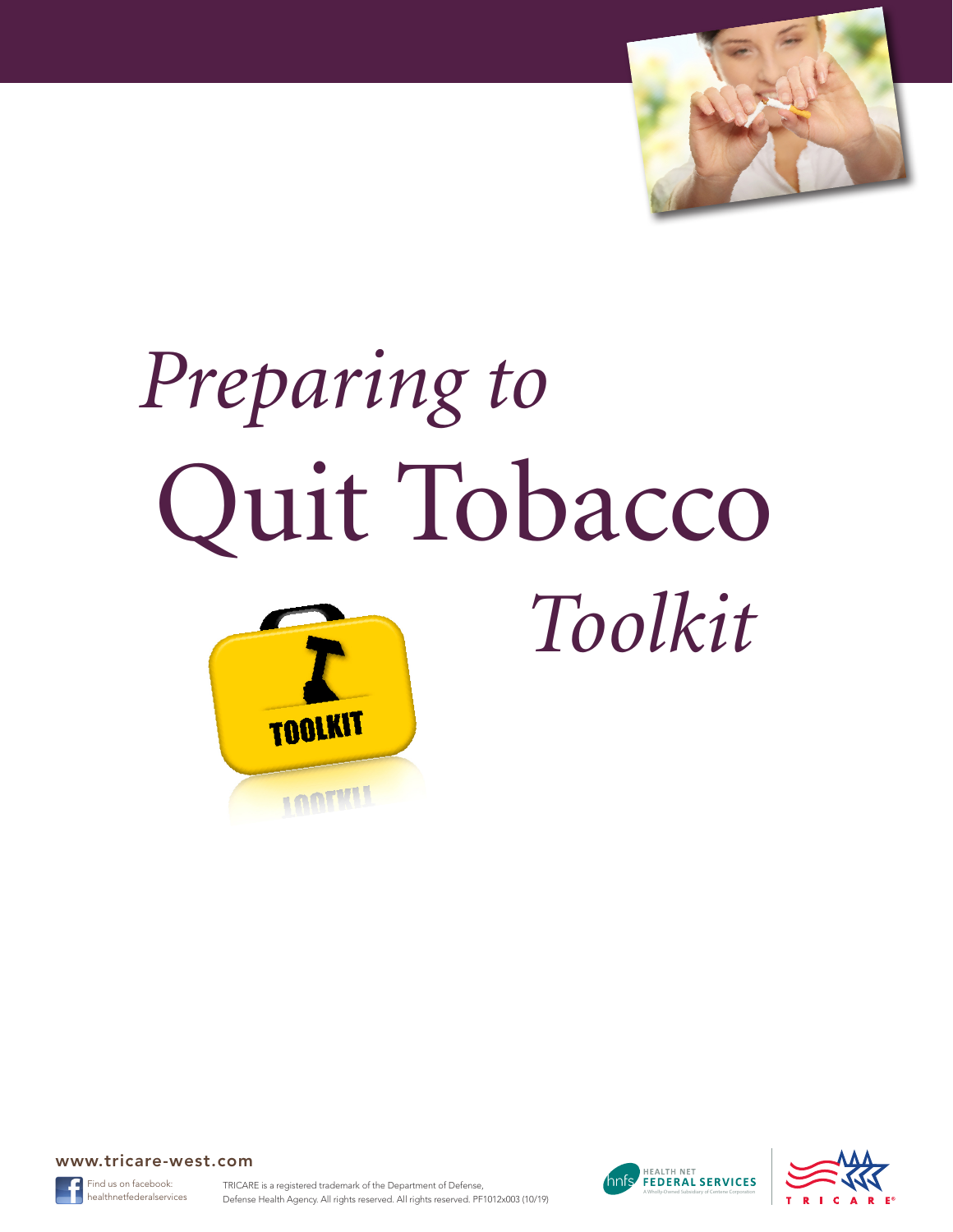

## *Preparing to*  Quit Tobacco

### *Toolkit*

### Table of Contents

- [Tobacco Cessation Balance Tool](#page-2-0)
- [Medications for Tobacco Cessation](#page-3-0)
- [Tobacco Cessation Quitlines and Resources](#page-4-0)
- [Tobacco Triggers](#page-5-0)
- [Personalize Your Strategies to Quit Tobacco](#page-6-0)
- [Communicating with Your Doctor](#page-7-0)
- [Doctor Checklist for Tobacco Cessation](#page-8-0)



This toolkit contains resources to help you achieve success in becoming tobacco-free.







ind us on facebook: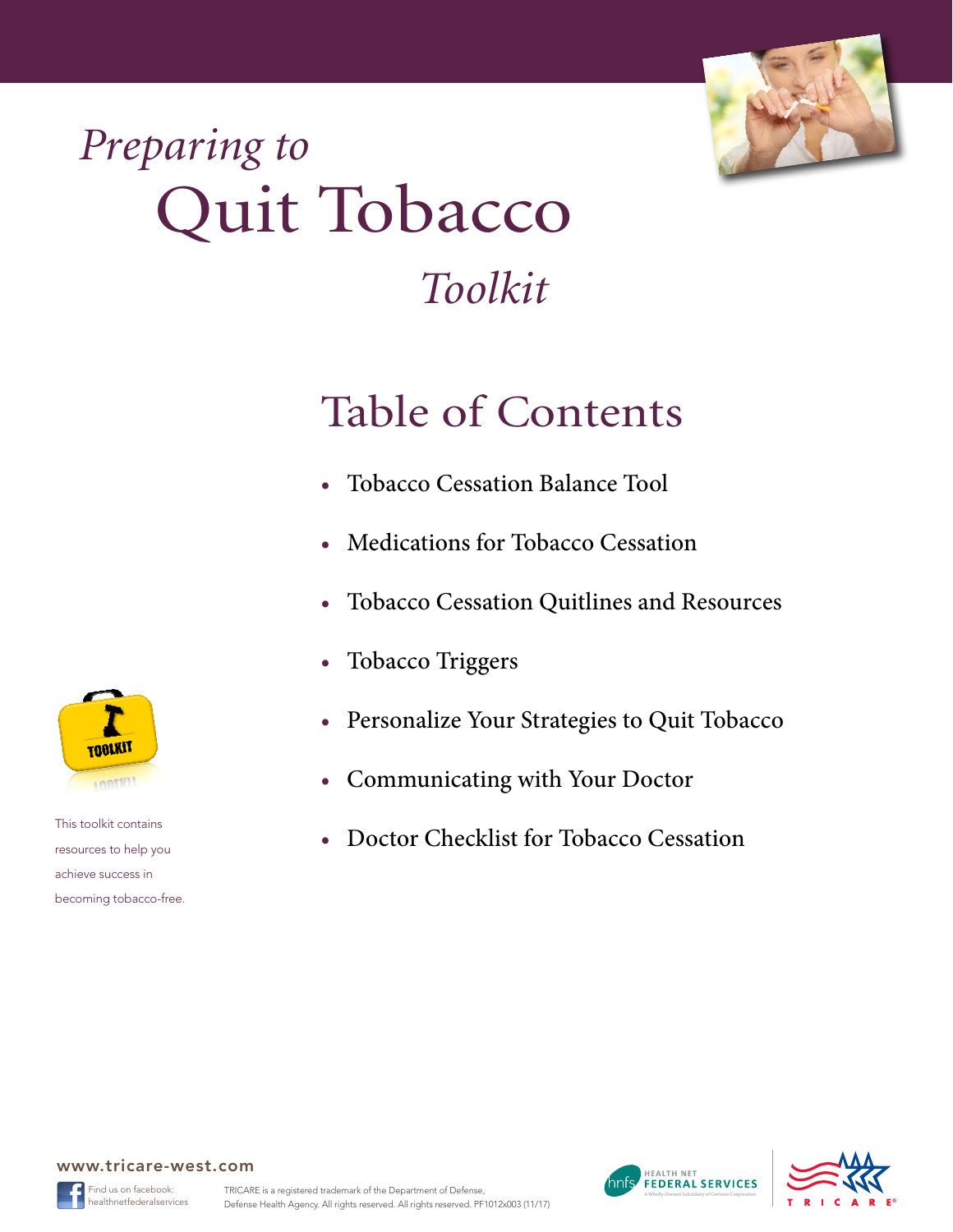### <span id="page-2-0"></span>Tobacco Cessation Balance Tool

Are your reasons for using tobacco more or less important than your reasons to quit? Fill out each section as truthfully and completely as possible. This tool is designed to help you determine your readiness to quit.



*This document is for general information only and is not intended as a substitute for professional medical care.*

#### www.tricare-west.com

Find us on facebook:



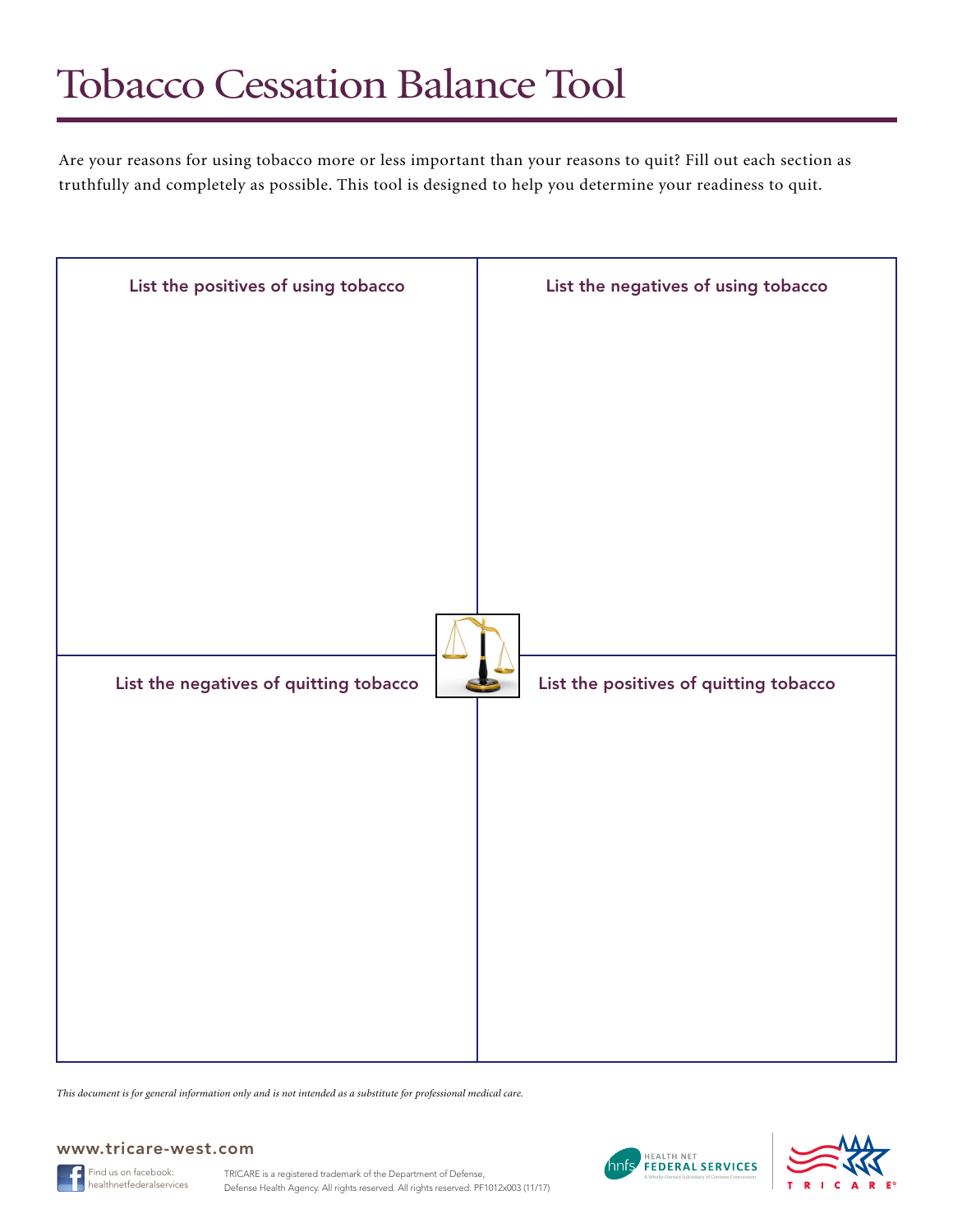### <span id="page-3-0"></span>Medications *for* Tobacco Cessation

These medications have been approved by the Federal Drug Administration to treat nicotine addiction. Optimum therapy may involve the use of a combination of medications (prescription pills) and nicotine replacement therapy (NRT). Prolonged use gives better results.

The Department of Health and Human Services recommends these combinations:

1. patch + Buproprian 2. patch + gum 3. patch + lozenge + inhaler

Work with your doctor to determine the medication or combination of medications that will work best for you.

| <b>Medication</b>                                             | <b>How it Works</b>                                                                                                                                                                                                   | How to Use                                                                                                                                                                                                                                                                            | <b>Dosage</b>                                                                                                                        |
|---------------------------------------------------------------|-----------------------------------------------------------------------------------------------------------------------------------------------------------------------------------------------------------------------|---------------------------------------------------------------------------------------------------------------------------------------------------------------------------------------------------------------------------------------------------------------------------------------|--------------------------------------------------------------------------------------------------------------------------------------|
| Nicotine patch<br>(Nicoderm CQ)<br>Over-the-counter           | Supplies a steady amount of nicotine into<br>the body. Cannot relieve acute breakthrough<br>nicotine withdrawal symptoms.<br>May be used with other medications.                                                      | It takes six to eight hours for the patch<br>to reach maximum effectiveness. Put it<br>on at bedtime to feel the effect when you<br>first awake. If it keeps you awake at night,<br>then apply it in the morning instead.<br>Increased benefit with longer use - up<br>to six months. | 3 doses: 7 mg, 14 mg<br>or 21 mg. If you smoke<br>more than 2 packs/day,<br>ask your doctor about<br>wearing more than one<br>patch. |
| Nicotine gum<br>(Nicorette)<br>Over-the-counter               | When chewed, slowly releases nicotine<br>into the bloodstream through the mouth.<br>Delivers less nicotine than a cigarette and at<br>a slower rate.<br>May be used with the patch.                                   | Once chewed, the gum should be<br>placed between the cheek and gum.<br>Can be chewed as needed or on a fixed<br>schedule.                                                                                                                                                             | 2 doses 2 mg or 4 mg.<br>Chew one piece every one<br>to two hours.<br>Maximum: 24 pieces a day.                                      |
| Nicotine lozenge<br>(Commit)<br>Over-the-counter              | Slowly releases nicotine into the bloodstream<br>through the mouth. Delivers less nicotine<br>than a cigarette and at a slower rate, but<br>nicotine enters the brain within minutes.<br>May be used with the patch.  | Taper the dose over time.<br>Delay use until at least 15 minutes after<br>eating or drinking. Do not eat or drink<br>while using the lozenge.                                                                                                                                         | 2 doses 2 or 4 mg.<br>Limit to 20 lozenges in<br>24 hours.                                                                           |
| Nicotine inhaler<br>(Nicotrol inhaler)<br>Prescription only   | Inhaled through the mouth delivering a<br>metered dose to the mouth and throat where<br>it is quickly absorbed into the bloodstream. It<br>is 16 times faster than the patch.<br>May be used with the patch.          | Use to relieve breakthrough nicotine<br>withdrawal symptoms. Light smokers<br>may use as sole NRT; moderate to<br>heavy smokers, use in combination<br>with another med, like the patch.                                                                                              | As directed.                                                                                                                         |
| Nicotine<br>nasal spray<br>(Nicotrol NŠ)<br>Prescription only | Inhaled through the nose. It quickly passes<br>into the mucous membranes through the nose<br>and sinuses. The hit you get with the nasal<br>spray feels more like smoking a cigarette.<br>May be used with the patch. | For immediate/crisis withdrawal<br>symptom relief.                                                                                                                                                                                                                                    | As directed.                                                                                                                         |
| <b>Buproprion</b><br>(Zyban/Wellbutrin)<br>Prescription only  | Antidepressant medication that decreases<br>nicotine withdrawal symptoms and the urge<br>to smoke.<br>May be used with the patch.                                                                                     | Is safe to use with NRT. Begin one to<br>two weeks before quit date.<br>Read black box warning about suicide.                                                                                                                                                                         | As directed for 7-12<br>weeks or up to six<br>months.                                                                                |
| Varenicline<br>(Chantix)<br>Prescription only                 | Blocks nicotine action in the brain, taking<br>away the urge to smoke.<br>Use alone. Do not combine with NRT.                                                                                                         | Start one week before quit date.<br>Read black box warning about suicide.                                                                                                                                                                                                             | As directed for three to<br>six months.                                                                                              |

Check with your doctor before starting a nicotine replacement program, especially if you have a heart condition.

*This document is for general information only and is not intended as a substitute for professional medical care.*

*Adapted from DHHS, Agency for Healthcare Research and Quality, Public Health Service, Clinical Practice Guideline Treating Tobacco Use and Dependence 2008 Update, Pages 45-54. May 2008. Located at: http://www.ahrq.gov/sites/default/files/wysiwyg/professionals/clinicians-providers/guidelines-recommendations/tobacco/clinicians/update/treating\_tobacco\_use08.pdf*





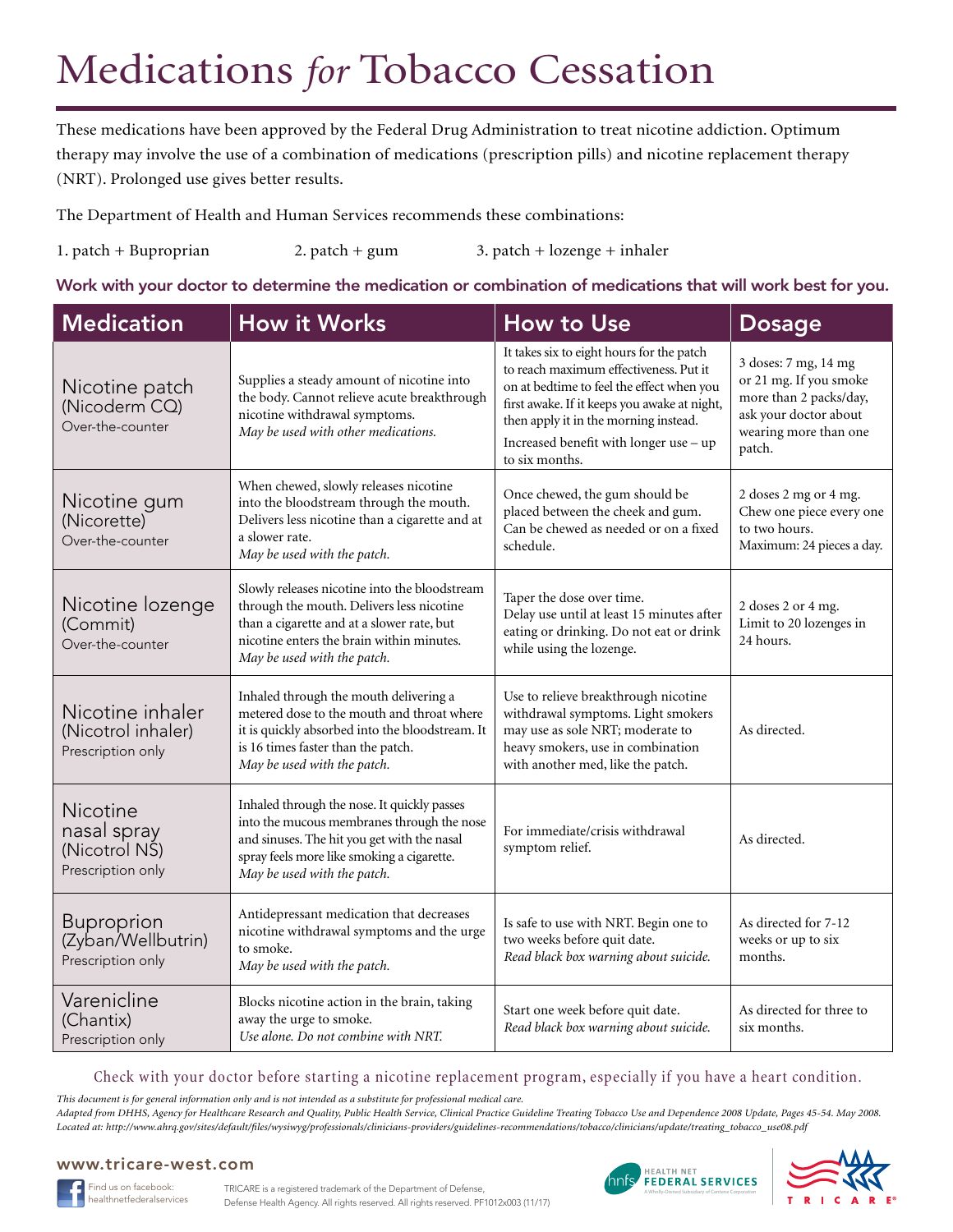<span id="page-4-0"></span>Many states in the TRICARE® West Region have support and resources available to help you stop using tobacco. Call or go online for information and support to help you quit using tobacco.

| Organization                                          | <b>Telephone Number and Website</b>                                                                            |
|-------------------------------------------------------|----------------------------------------------------------------------------------------------------------------|
| United States Department of Defense                   | YouCanQuit2 Tobacco Cessation Program<br>www.ycq2.org                                                          |
| American Lung Association                             | 1-800-LUNGUSA (1-800-586-4872)<br>www.lung.org/stop-smoking                                                    |
| American Cancer Society                               | 1-800-ACS-2345 (1-800-227-2345)<br>www.cancer.org/Healthy/StayAwayfromTobacco/<br>GuidetoQuittingSmoking/index |
| National Cancer Institute                             | 1-877-44U-QUIT (1-877-448-7848)<br>smokefree.gov                                                               |
| Legacy Foundation, in partnership<br>with Mayo Clinic | Ex Tobacco Cessation Program<br>www.becomeanex.org                                                             |
| National Smoke Free Organizations                     | 1-800-QUIT-NOW (1-800-784-8669)                                                                                |

#### Health Net Federal Services' Tobacco Cessation Resources

#### **Time to Quit**

This online program will help you create your personal plan of action for quitting. It includes information, tools, activities, and resources that can help you identify patterns or reasons for using tobacco, deal with withdrawal symptoms, determine your method for quitting, and stay motivated. Go to **www.tricare-west.com/go/tobacco** to access this program and other tobacco cessation resources.

#### **Preparing to Quit Tobacco**

This instructor-lead, telephone-based class focuses on the key challenges of smoking, helps you identify motivation, provides skills and strategies for quitting, and connects you to online tools and resources. Go to **www.tricare-west.com/go/teleclass** to view a schedule and register online. To register by telephone, please call (916) 985-1694.





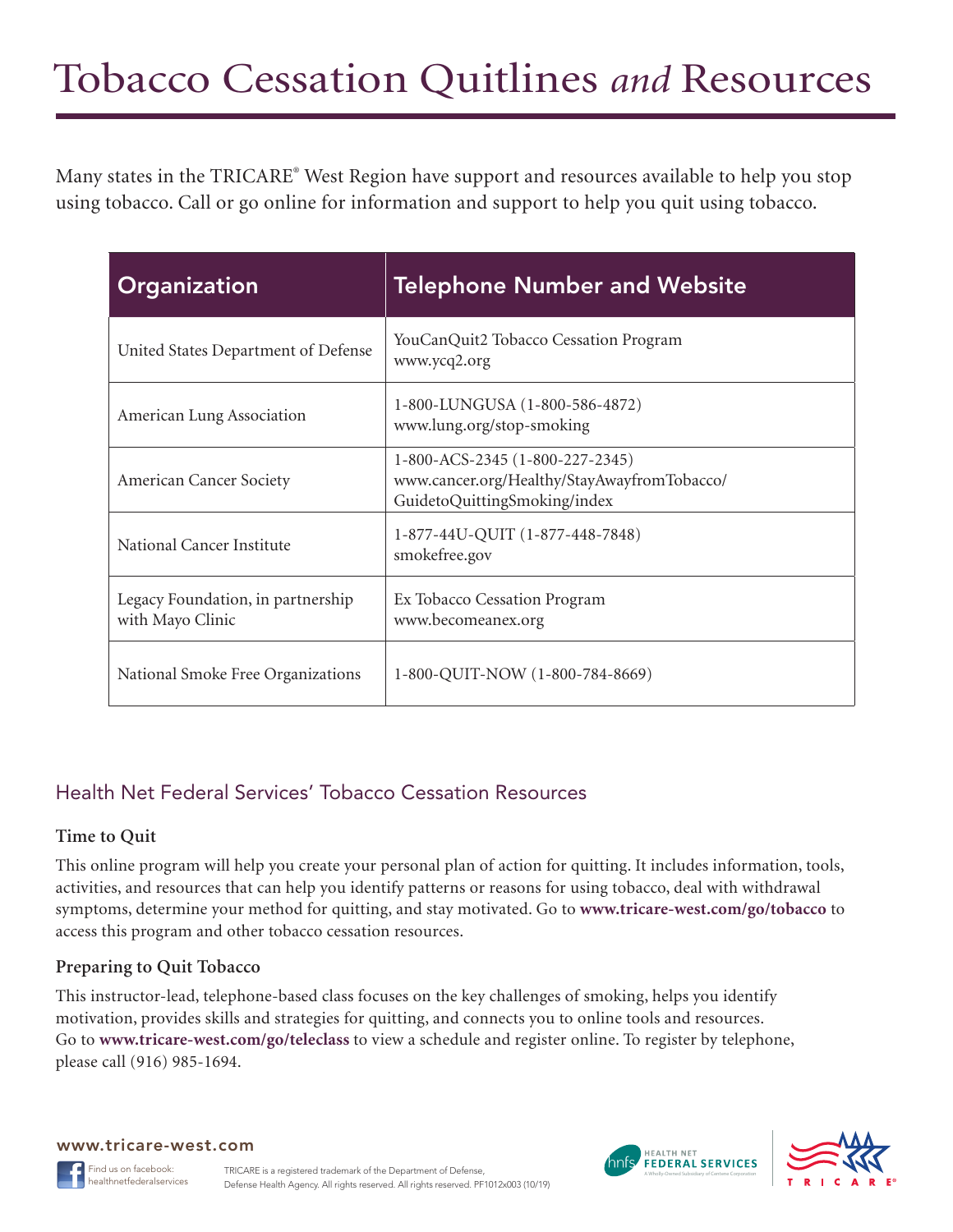### <span id="page-5-0"></span>Tobacco Triggers

| <b>Stress</b>          | Breathe in and out slowly and deeply 10 times; imagine a peaceful scene.<br>Relax the muscles around your mouth, jaw, neck, shoulders, and hands. |
|------------------------|---------------------------------------------------------------------------------------------------------------------------------------------------|
| <b>Drinking coffee</b> | $\Box$ Change your location and use a different cup. Try changing from<br>coffee to tea until tobacco free.                                       |
| <b>Boredom</b>         | Start exercising by going for walks or going to the gym.<br>┙<br>Stay busy with hobbies, games, puzzles, or reading.                              |
| On a drive             | Clean out the car, including the ashtray.<br>Keep healthy snacks handy, like carrots or celery.                                                   |
| <b>On the phone</b>    | Try using a different phone or change your location.<br>Keep straws or rubber bands available to play with.                                       |
| After meals            | Don't linger at the table.<br>Go somewhere smoking is not allowed, for example, the mall or<br>movie theater.                                     |
| Anger                  | Run, swim, walk, or go for a bike ride to let it out.<br>u.<br>Talk to people about how you are feeling.                                          |
| <b>Social events</b>   | Cut down on or avoid alcohol for about the first three months.<br>Keep your hands busy with a straw.<br>⊔                                         |
| <b>Relaxing</b>        | $\Box$ Pursue a new interest or hobby.<br>Read, listen to music or play a sport with some friends.                                                |
| <b>Feeling blue</b>    | Get up and go somewhere—a movie, mall, park, gym, downtown—<br>ப<br>do anything that can help lift your mood.<br>Take your dog for a walk.        |
| <b>Need a break</b>    | Get out for a little while with a supportive friend.<br>Take a short walk, stretch, surf online, or read a good book.                             |
| <b>Celebration</b>     | Go somewhere fun or call a friend.<br>Window shop for the reward you could earn by staying tobacco free.                                          |
| After sex              | Talk, take a shower or change your routine.<br>ப<br>Brush your teeth or wash your face.                                                           |
| <b>Anxiety</b>         | $\Box$ Breathe deeply, close your eyes and picture a calm setting.<br>$\Box$ Call a friend and talk about your fears.                             |
| <b>Hunger</b>          | Drink some water or eat a healthy snack.<br>ப<br>Brush your teeth after eating.                                                                   |
| Inability to focus     | Take a break; stretch and walk around.<br>Make a list of things you need to do.                                                                   |
| <b>Other</b>           |                                                                                                                                                   |

*This document is for general information only and is not intended as a substitute for professional medical care.*





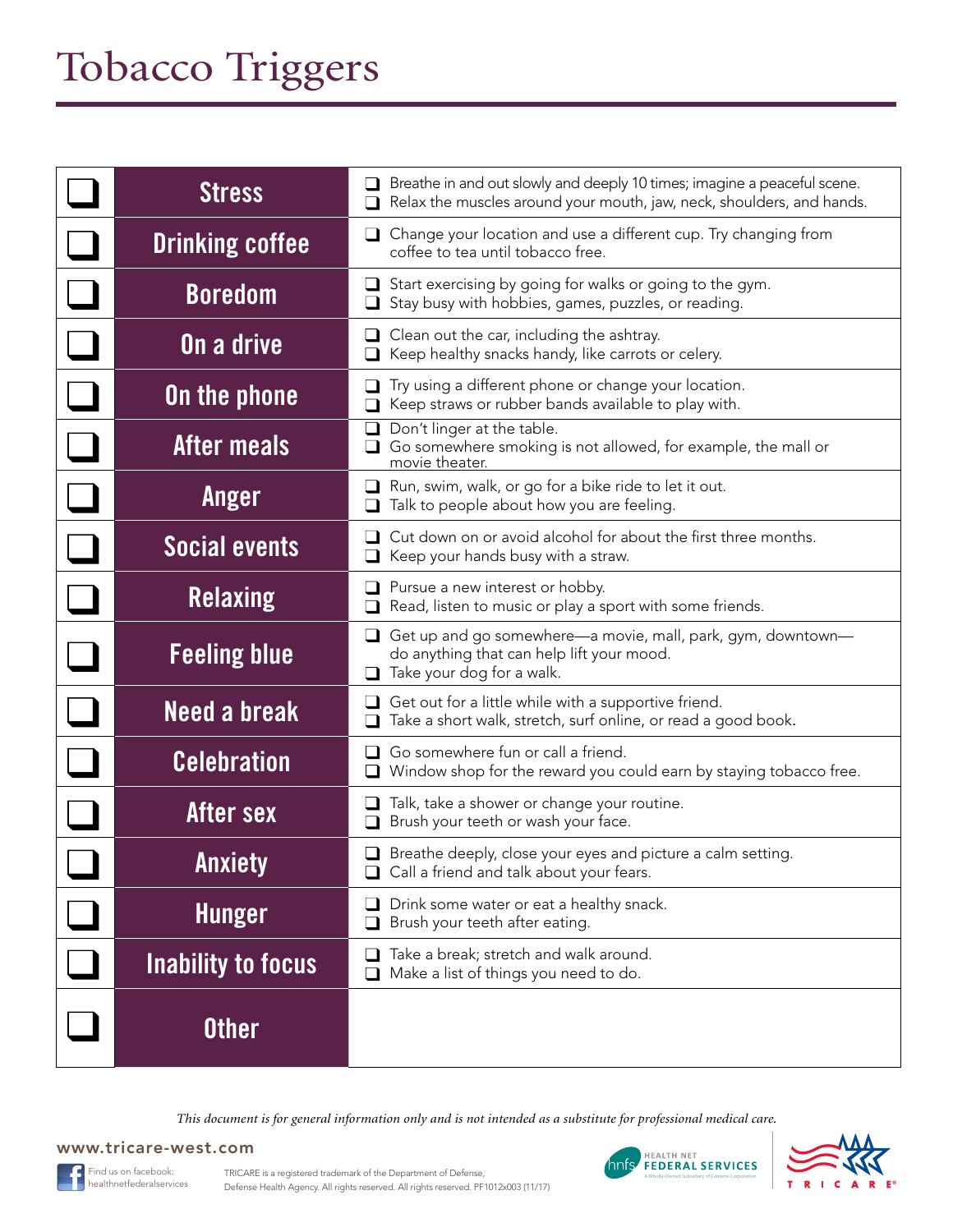### <span id="page-6-0"></span>Personalize *Your* Strategies *to* Quit Tobacco

Maximize your success. Address the three types of addiction and choose strategies that will work for you. Combining medications with various strategies maximizes your success rate for quitting.

#### Physical Addiction

Nicotine replacement therapy (NRT) may be for you if:

- You are a heavy smoker, smoke shortly after waking up, have tried to quit before without success, or have had a relapse.
- You have conditions that increase your risk of failure or relapse: depression, anxiety, stress, sleep issues, female gender, ambivalence about quitting, or fear of weight gain.

There is not enough evidence to support the safety or efficacy of NRT in women who are pregnant or breastfeeding, adolescents, users of smokeless tobacco, and light smokers. All FDA-approved medications have specific contraindications, warnings, precautions, other concerns, and side effects. Refer to FDA package inserts for information. Always check with your doctor before using NRT.<sup>1</sup>

Check the boxes of NRT and/or Medication that are your preferences. Remember combination therapy works better than single therapy for heavy smokers.

| NRT:                                                                  | $\Box$ Nicotine patch                                                                                                             | $\Box$ Gum | $\Box$ Lozenge | $\Box$ Nasal inhaler spray                                                                         | Oral inhaler |
|-----------------------------------------------------------------------|-----------------------------------------------------------------------------------------------------------------------------------|------------|----------------|----------------------------------------------------------------------------------------------------|--------------|
| Medication:                                                           | $\Box$ Buproprion (Zyban/Wellbutrin)                                                                                              |            |                | $\Box$ Varenicline (Chantix)                                                                       |              |
|                                                                       | Consult with your doctor for help. (See Communicating with Your Doctor handout.)                                                  |            |                |                                                                                                    |              |
|                                                                       | <b>Psychological Addiction</b>                                                                                                    |            |                |                                                                                                    |              |
|                                                                       |                                                                                                                                   |            |                |                                                                                                    |              |
|                                                                       | Research shows many, if not most smokers, benefit from counseling or a support group.                                             |            |                |                                                                                                    |              |
|                                                                       |                                                                                                                                   |            |                | • What type of counseling or support would you prefer? (Check the boxes next to your preferences.) |              |
|                                                                       | $\Box$ Individual $\Box$ Group $\Box$ Telephone quitline $\Box$ Web-based $\Box$ Church-based $\Box$ Cognitive behavioral therapy |            |                |                                                                                                    |              |
|                                                                       |                                                                                                                                   |            |                |                                                                                                    |              |
|                                                                       |                                                                                                                                   |            |                |                                                                                                    |              |
| <b>Habitual Addiction</b>                                             |                                                                                                                                   |            |                |                                                                                                    |              |
| Determine your quit date and what strategy you will use for quitting: |                                                                                                                                   |            |                |                                                                                                    |              |
|                                                                       |                                                                                                                                   |            |                |                                                                                                    |              |
|                                                                       |                                                                                                                                   |            |                |                                                                                                    |              |
| How will you deal with the habitual addictions to nicotine?           |                                                                                                                                   |            |                |                                                                                                    |              |
|                                                                       |                                                                                                                                   |            |                |                                                                                                    |              |

• List your methods

*This document is for general information only and is not intended as a substitute for professional medical care.*

<sup>1</sup> US Department of Health and Human Services, Public Health Service, Clinical Practice Guideline Treating Tobacco Use and Dependence 2008 Update, Pages 44, May 2008. Located at: *https://www.ahrq.gov/sites/default/files/wysiwyg/professionals/clinicians-providers/guidelines-recommendations/tobacco/clinicians/update/treating\_tobacco\_use08.pdf*





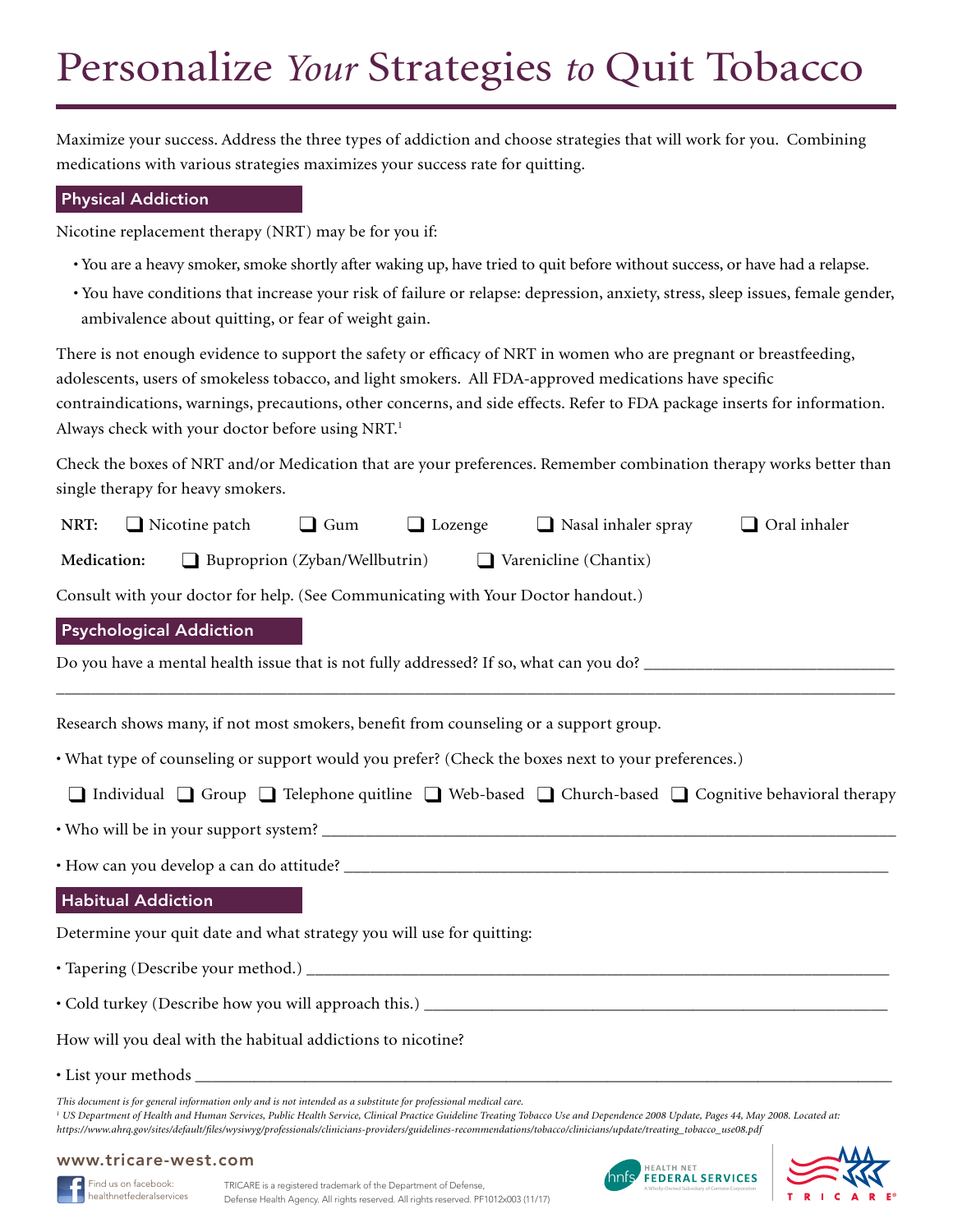### <span id="page-7-0"></span>Communicating *with Your* Doctor

Developing a detailed and personalized tobacco cessation quit plan with the help of your doctor will increase your chance of quitting tobacco.

#### What to tell your doctor:

| 1. Tobacco use and health history                                                                                                                                                                       | 3. Previous tobacco cessation medication use                                                                                                                                                                        |  |
|---------------------------------------------------------------------------------------------------------------------------------------------------------------------------------------------------------|---------------------------------------------------------------------------------------------------------------------------------------------------------------------------------------------------------------------|--|
| - how long you have used tobacco<br>how much tobacco you use each day<br>all medications you take (prescription, vitamins,<br>over-the-counter medications, and herbs)<br>- any drug allergies you have | - what you have tried and for how long<br>- how long ago you tried it<br>$-$ the benefits you felt<br>- any side effects you may have had<br>- if the side effects were tolerable or if they went away<br>with time |  |
|                                                                                                                                                                                                         |                                                                                                                                                                                                                     |  |
| 2. How tobacco affects you                                                                                                                                                                              | 4. Healthy lifestyle changes                                                                                                                                                                                        |  |

#### What to ask your doctor:

| 1. Treatment<br>What options for quitting are available?<br>$ \,$<br>How successful have these treatments been for<br>others?<br>What lifestyle changes may help me with quitting?<br>$\overline{\phantom{m}}$<br>(for example, exercise or stress management<br>techniques) | 3. Medications and side effects<br>- What are the side effects of this treatment or<br>medication?<br>$-$ Are the side effects tolerable?<br>Will they go away with time?<br>What side effects are there with other common<br>medications or treatments? |
|------------------------------------------------------------------------------------------------------------------------------------------------------------------------------------------------------------------------------------------------------------------------------|----------------------------------------------------------------------------------------------------------------------------------------------------------------------------------------------------------------------------------------------------------|
| 2. Medication possibilities<br>Is medication an option to help me quit?<br>$\overline{\phantom{m}}$<br>Would this medication interfere with any health<br>$-$<br>conditions I have?                                                                                          | 4. Follow up<br>Do I need a follow-up visit?<br>What signs or symptoms should I report?<br>- Are there local programs, classes or support groups<br>for tobacco cessation?                                                                               |

#### Additional Tips:

- If necessary, have someone take you to the doctor to help you ask questions and take notes.
- If you do not understand something, ask for clarification.
- Write your quit plan down and keep it with you as a reminder of your goals.